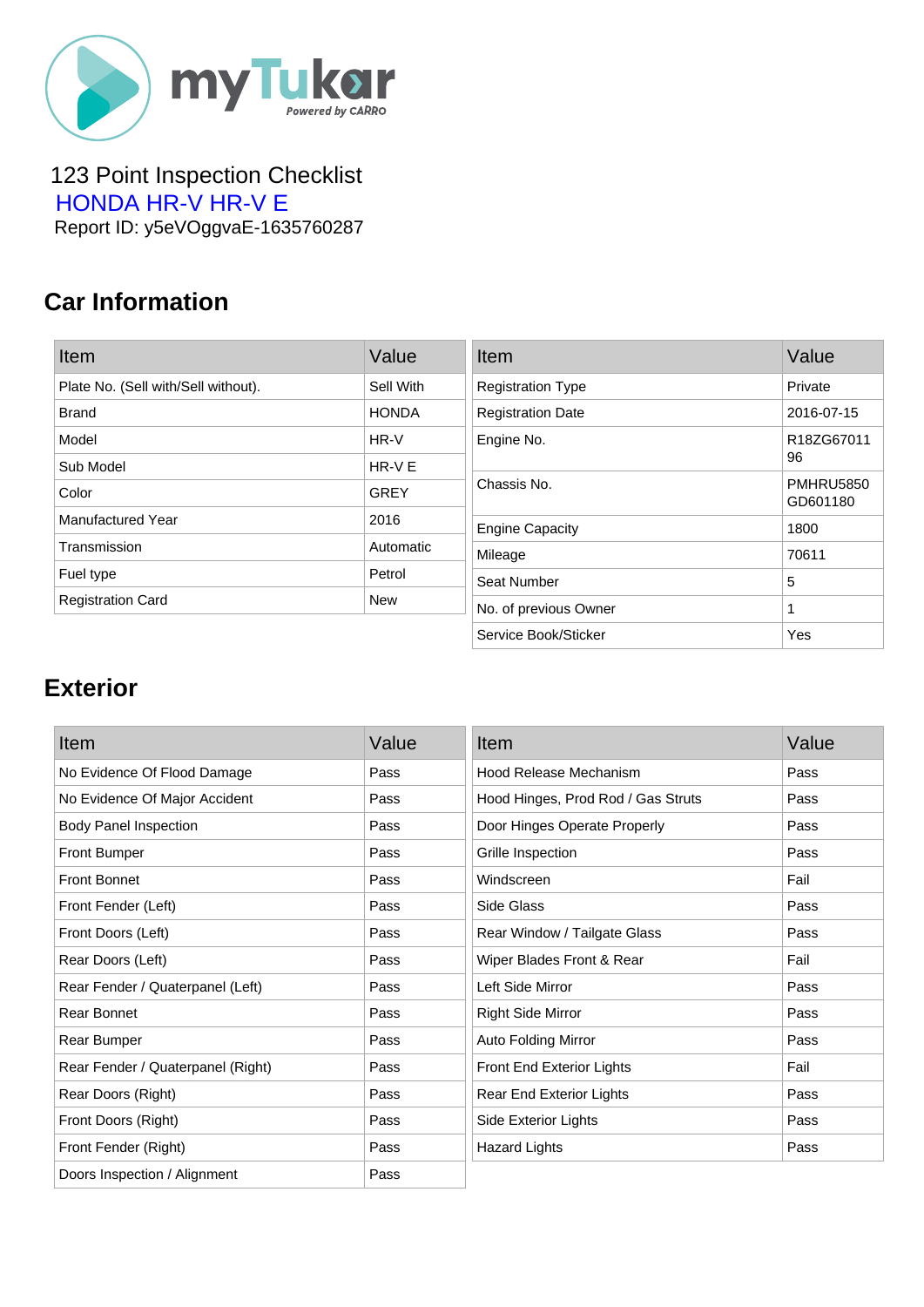### **Interior**

| Item                                 | Value | Item                                         | Value |
|--------------------------------------|-------|----------------------------------------------|-------|
| Airbags                              | 2     | Sun Visors, Vanity Mirror & Light            | Pass  |
| Safety Belts                         | Pass  | Dashboard                                    | Fail  |
| Radio / Cassette / Cd/Dvd Player     | Pass  | Dashboard Drawer                             | Pass  |
| Antenna                              | Pass  | <b>Interior Carpet</b>                       | Pass  |
| Alarm / Theft Deterrent System       | Pass  | <b>Floor Mats</b>                            | Pass  |
| <b>Speakers</b>                      | Pass  | Door Trim & Door Panels                      | Pass  |
| Reverse Camera                       | N/A   | Headlining                                   | Fail  |
| Air Conditioning System              | Pass  | <b>Front Seat</b>                            | Fail  |
| Air Conditioning Switch Panel        | Pass  | <b>Rear Seat</b>                             | Pass  |
| Center Armrest / Console             | Pass  | Seat & Head Restraint Adjustment             | Pass  |
| <b>Front Aircon Vents</b>            | Pass  | <b>Folding Seats</b>                         | Pass  |
| <b>Rear Aircon Vents</b>             | N/A   | <b>Heated Seats</b>                          | N/A   |
| Clock                                | Pass  | <b>Cooled Seats</b>                          | N/A   |
| Tilt / Telescopic Steering Wheel     | Pass  | Sunroof / Moonroof                           | N/A   |
| <b>Steering Wheel Controls</b>       | Pass  | Convertible Top                              | N/A   |
| <b>Steering Wheel Condition</b>      | Pass  | Door Handles                                 | Pass  |
| Horn                                 | Pass  | Push Start Button System                     | Pass  |
| Indicator Light                      | Pass  | <b>Central Locking System</b>                | Pass  |
| <b>Warning Light</b>                 | Pass  | <b>Power Window Controls</b>                 | Pass  |
| <b>Tripmeter And Odometer</b>        | Pass  | <b>Remote Boot Release</b>                   | N/A   |
| Windscreen Wipers Switch             | Pass  | Fuel Cap Release                             | Pass  |
| Rear Window Wiper Switch             | Pass  | Luggage Compartment Trim & Cargo Net         | Pass  |
| <b>Paddle Shifters</b>               | N/A   | Luggage Compartment Light                    | Pass  |
| Interior Courtesy, Dome & Map Lights | Pass  | Luggage Board                                | Pass  |
| <b>Outside Rear View Mirrors</b>     | N/A   | Parcel Shelf / Speaker Board / Tonneau Cover | Pass  |
| Ashtrays                             | Pass  | Jack & Tool Kit                              | Fail  |
| Gear Knob                            | Pass  | Spare Tyre                                   | Pass  |
| Handbrake / Footbrake Lever          | Pass  |                                              |       |

# **Underbody**

| Item                  | Value | Item                             | Value |
|-----------------------|-------|----------------------------------|-------|
| <b>Exhaust System</b> | N/A   | Wheel Covers & Center Caps       | N/A   |
| 4X4 Operation         | N/A   | Rack And Pinion, Linkage & Boots | N/A   |
| Front Tyre (Left)     | N/A   | Control Arms & Ball Joints       | N/A   |
| Rear Tyre (Left)      | N/A   | Tie Rods & Idler Arm             | N/A   |
| Front Tyre (Right)    | N/A   | Sway Bars, Links & Bushings      | N/A   |
| Rear Tyre (Right)     | N/A   | Wheel Alignment                  | N/A   |
| <b>Rims</b>           | N/A   |                                  |       |